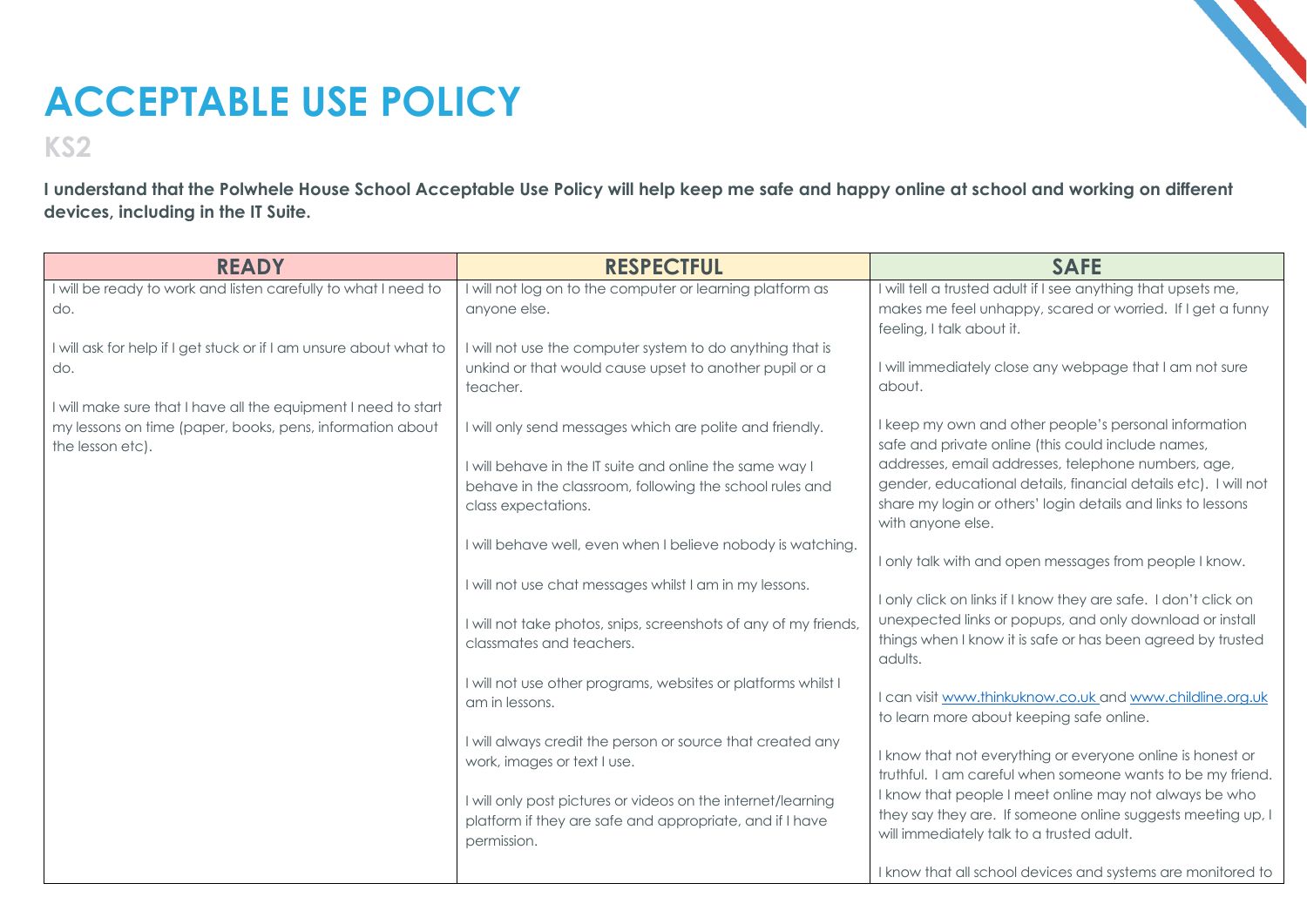| I will respect others' work and property and will not access, | help keep me safe.                                                 |
|---------------------------------------------------------------|--------------------------------------------------------------------|
| copy, remove or otherwise alter any other user's files,       |                                                                    |
|                                                               |                                                                    |
| without the owner's knowledge and permission.                 | If I am aware of anyone being unsafe with technology, I will       |
|                                                               | report it to a teacher.                                            |
| Where work is protected by copyright, I will not try to       |                                                                    |
| download copies (including music and videos).                 | I will not use the school systems or devices for on-line           |
|                                                               | gaming, on-line gambling, internet shopping, file sharing, or      |
|                                                               | video broadcasting (eg YouTube), unless I have permission          |
|                                                               | of a member of staff to do so.                                     |
|                                                               |                                                                    |
|                                                               | I understand the risks and will not try to upload, download        |
|                                                               | or access any materials which are illegal or inappropriate or      |
|                                                               | may cause harm or distress to others, nor will I try to use any    |
|                                                               |                                                                    |
|                                                               | programmes or software that might allow me to bypass the           |
|                                                               | filtering / security systems in place to prevent access to         |
|                                                               | such materials.                                                    |
|                                                               |                                                                    |
|                                                               | I will immediately report any damage or faults involving           |
|                                                               | equipment or software, however this may have happened.             |
|                                                               |                                                                    |
|                                                               | I will not install or attempt to install or store programmes of    |
|                                                               | any type on any school device, nor will I try to alter             |
|                                                               | computer settings.                                                 |
|                                                               |                                                                    |
|                                                               | I will not use or access social media sites at school.             |
|                                                               |                                                                    |
|                                                               | I know I won't get into trouble if I see or someone sends me       |
|                                                               | something bad. I know I mustn't share it. Instead, I will tell a   |
|                                                               |                                                                    |
|                                                               | trusted adult. If I make a mistake, I don't try to hide it - I ask |
|                                                               | for help.                                                          |
|                                                               |                                                                    |
|                                                               | I keep my body to myself online. I never get changed or            |
|                                                               | show what's under my clothes when using a device with a            |
|                                                               | camera. I remember my body is mine and no-one should               |
|                                                               | tell me what to do with it; I don't send photos or videos          |
|                                                               | without checking with a trusted adult.                             |
|                                                               |                                                                    |
|                                                               | I don't have to do something just because someone dares            |
|                                                               | or challenges me to do it, or to keep a secret.                    |
|                                                               |                                                                    |
|                                                               | I tell my parents/carers what I do online. They might not          |
|                                                               | know the app, site or game but they can still help me when         |
|                                                               | things go wrong and they want to know what I'm doing to            |
|                                                               |                                                                    |
|                                                               | keep me safe.                                                      |